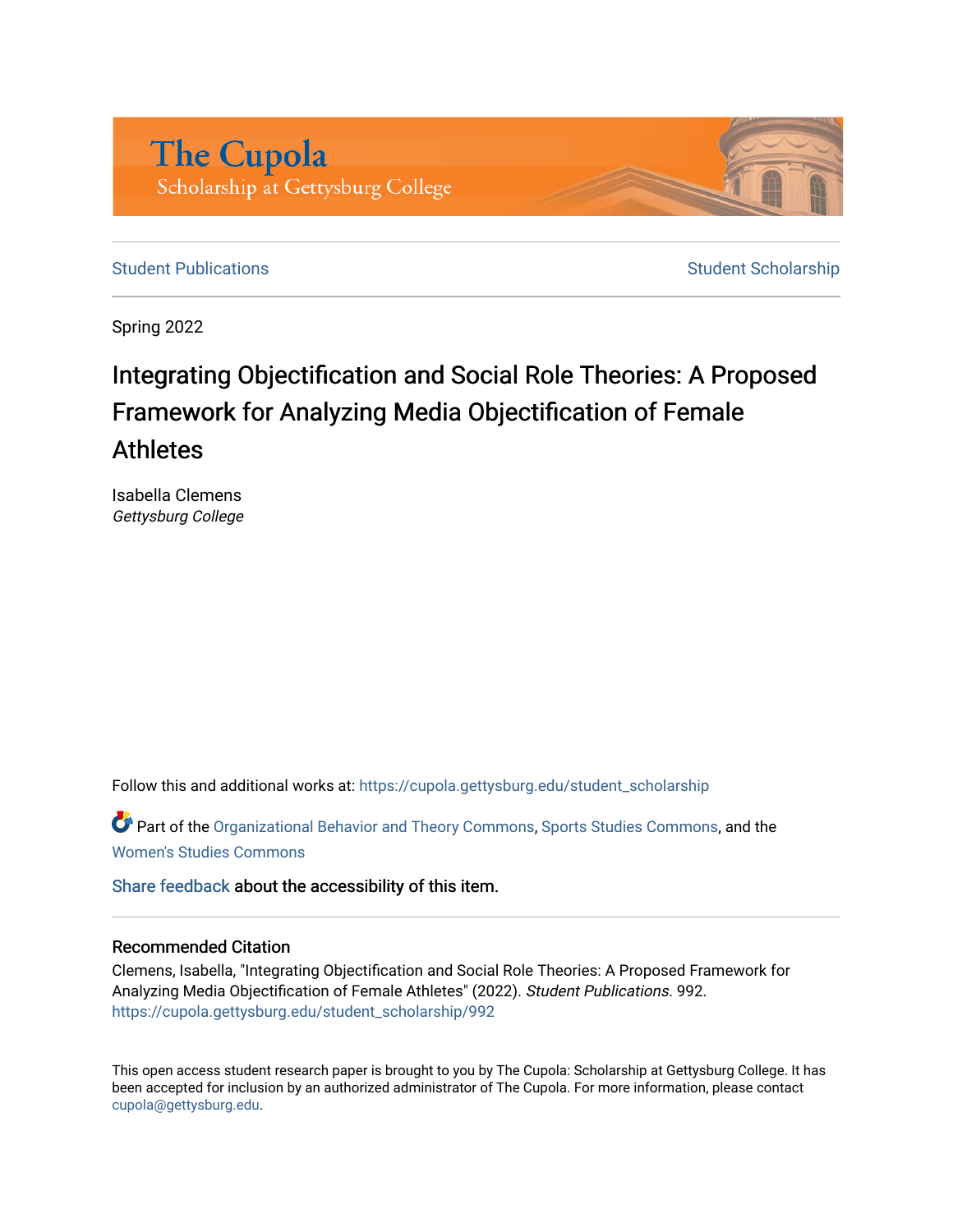# Integrating Objectification and Social Role Theories: A Proposed Framework for Analyzing Media Objectification of Female Athletes

# Abstract

Despite the tremendous strides that women have taken in terms of their participation in sports the representation they receive from the media is still lacking. In addition, when they do receive media attention research has found that female professional athletes are more likely to be seen and focused on their appearance rather than their success and capabilities. This is a trend that has been persistent in the sports world. This paper will provide a review of the research by looking at two theories, the objectivation theory, and the social role theory. These theories have helped explain the inequalities that women face due to society's constraints inflicted on them through gender norms and stereotypes. However, these theories also have their limits. Therefore, this paper will propose a theory, the Social Role Objectification Theory which will argue that the gender hierarchy and gender norms that exist in our society have enhanced the objectification of women, especially by the media.

# Keywords

Objectification Theory, Social Role Theory, Social Role Objectification Theory, Media, Gender Differences

# **Disciplines**

Organizational Behavior and Theory | Sports Studies | Women's Studies

# **Comments**

Written for MGT 405: Advanced Topics in OS: Gender and Organizations

#### Creative Commons License



This work is licensed under a [Creative Commons Attribution-Noncommercial-Share Alike 4.0 License](https://creativecommons.org/licenses/by-nc-sa/4.0/).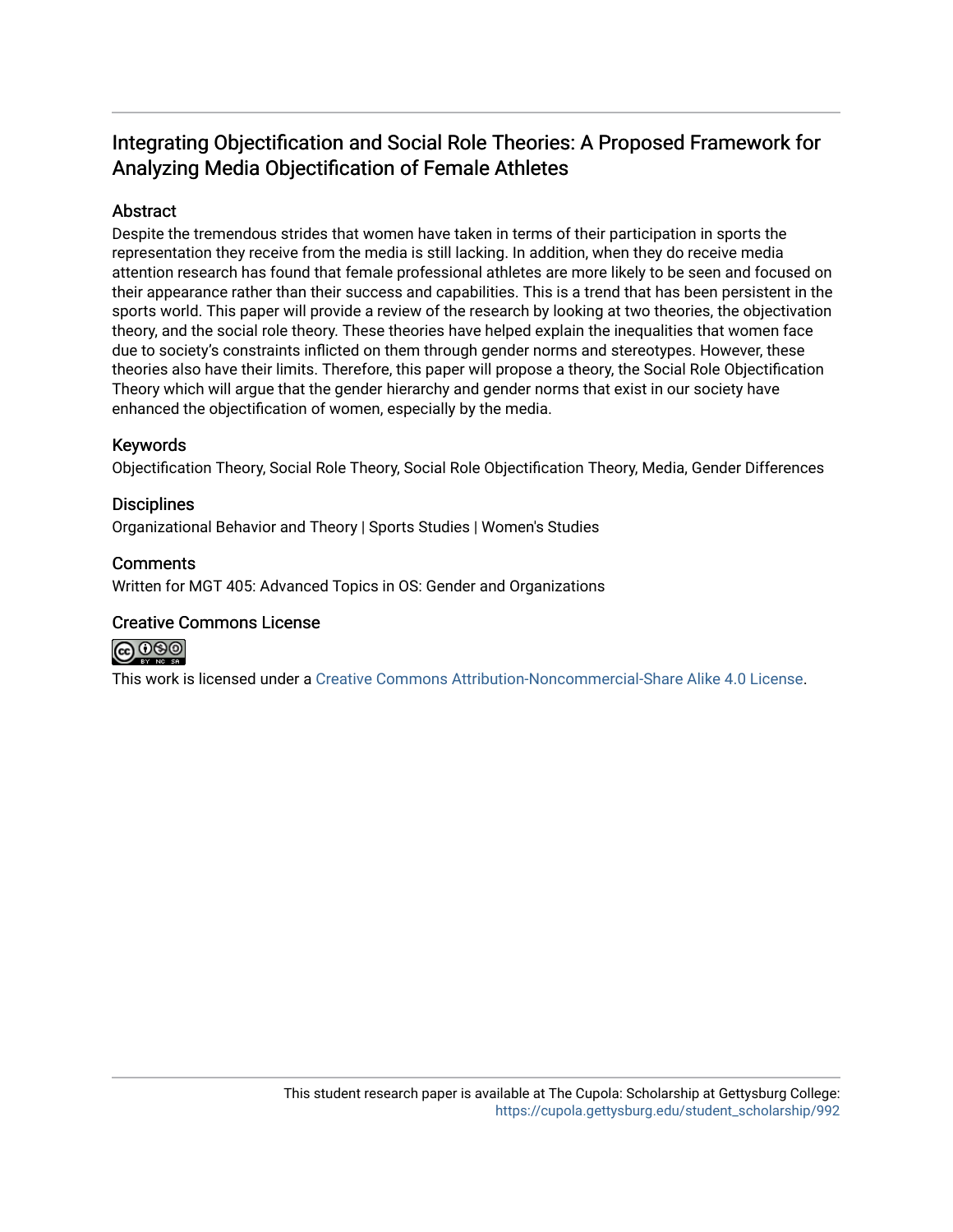Integrating Objectification and Social Role Theories:

A Proposed Framework for Analyzing

Media Objectification of Female Athletes

Isabella G. Clemens

Gettysburg College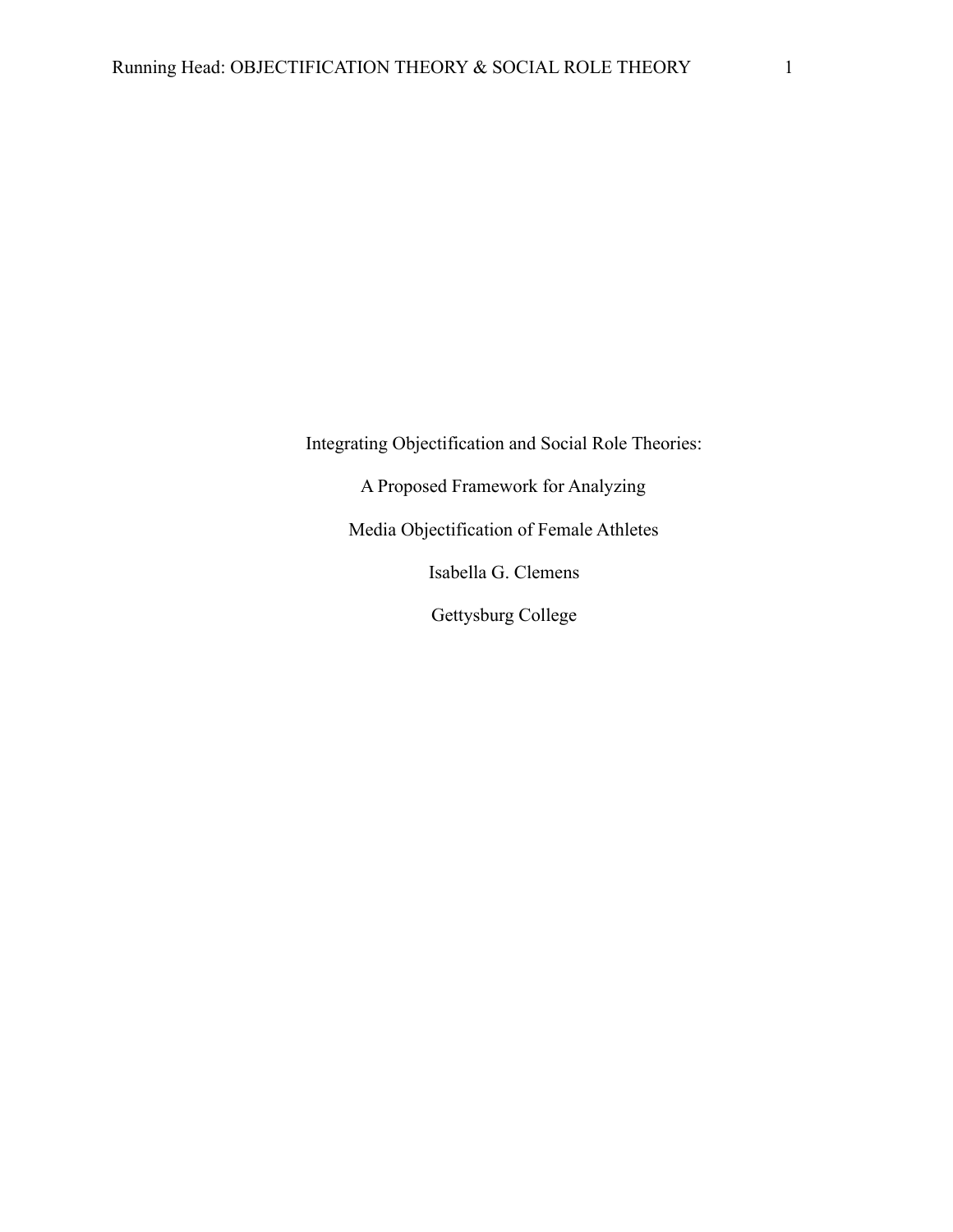#### **ABSTRACT:**

Despite the tremendous strides that women have taken in terms of their participation in sports the representation they receive from the media is still lacking. In addition, when they do receive media attention research has found that female professional athletes are more likely to be seen and focused on their appearance rather than their success and capabilities. This is a trend that has been persistent in the sports world. This paper will provide a review of the research by looking at two theories, the objectivation theory, and the social role theory. These theories have helped explain the inequalities that women face due to society's constraints inflicted on them through gender norms and stereotypes. However, these theories also have their limits. Therefore, this paper will propose a theory, the Social Role Objectification Theory which will argue that the gender hierarchy and gender norms that exist in our society have enhanced the objectification of women, especially by the media.

**Key Terms:** Femininity, Masculinity, Gender Differences, Gender Stereotypes, Objectification Theory, Social Role Theory, Social Role Objectification Theory, Media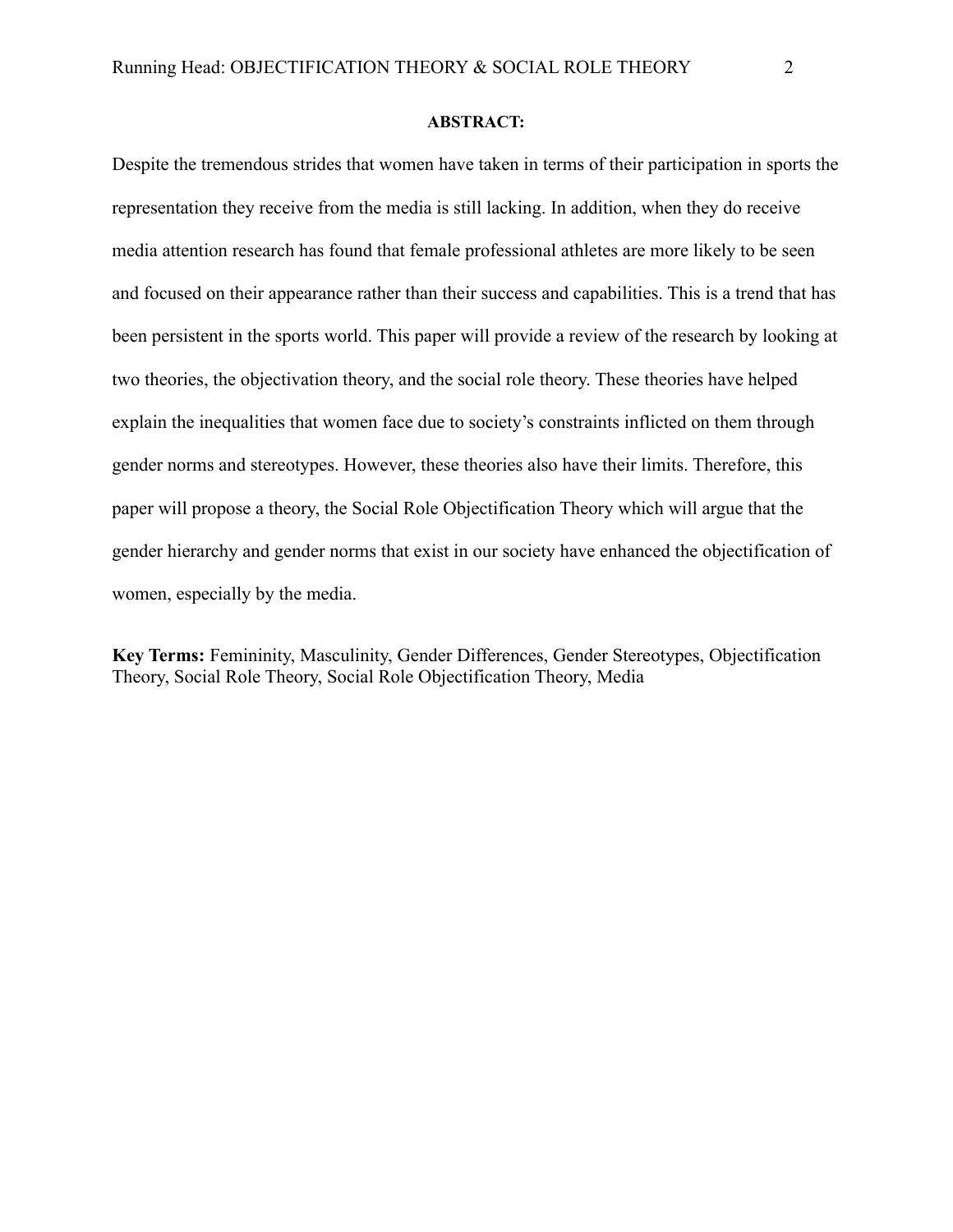Integrating Objectification and Social Role Theories: A Proposed Framework for Analyzing Media Objectification of Female Athletes

#### **Introduction**

Although the 20th century opened momentous doors and opportunities for female athletes due to the enactment of Title IX, issues such as objectification of women through the media due to gender stereotypes are a persistent issue. Title IX increased their ability to participate in all levels of sports as well as helped grow the representation of women in sports, however, achieving equality with their male counterparts remains a challenge. Women experience the "glass ceiling" effect in the sports world in terms of not being able to achieve advancement or feeling pressured to conform to gender stereotypes. The "Glass Ceiling'' has been a common theme for women in the professional business world but can also be connected to women in sports. For women who seek athletic success from their physical appearance such as achieving muscle gain and or just being able to practice in the same sports as males, has been difficult (Jones & Greer, 2011). This is due to gender stereotypes that allude to the fact that women need to be thin and feminine. And when women do achieve success in sports they are ignored or even viewed critically. Females are underrepresented in sports media and suffer from a lack of respect or recognition for their achievements. These issues can be traced back to the fact that our society believes men have to be muscular, powerful, and competitive while women should be slender, polite, and beautiful (Jones & Greer, 2011).

To further exemplify this societal issue we can look back to how women had to fight for their ability to participate in sports. Women made their first debut in the Olympics after males had been competing for years. A platform as well recognized as the Olympics actually ignored women initially and then women had to fight for years to be able to compete in as many sports as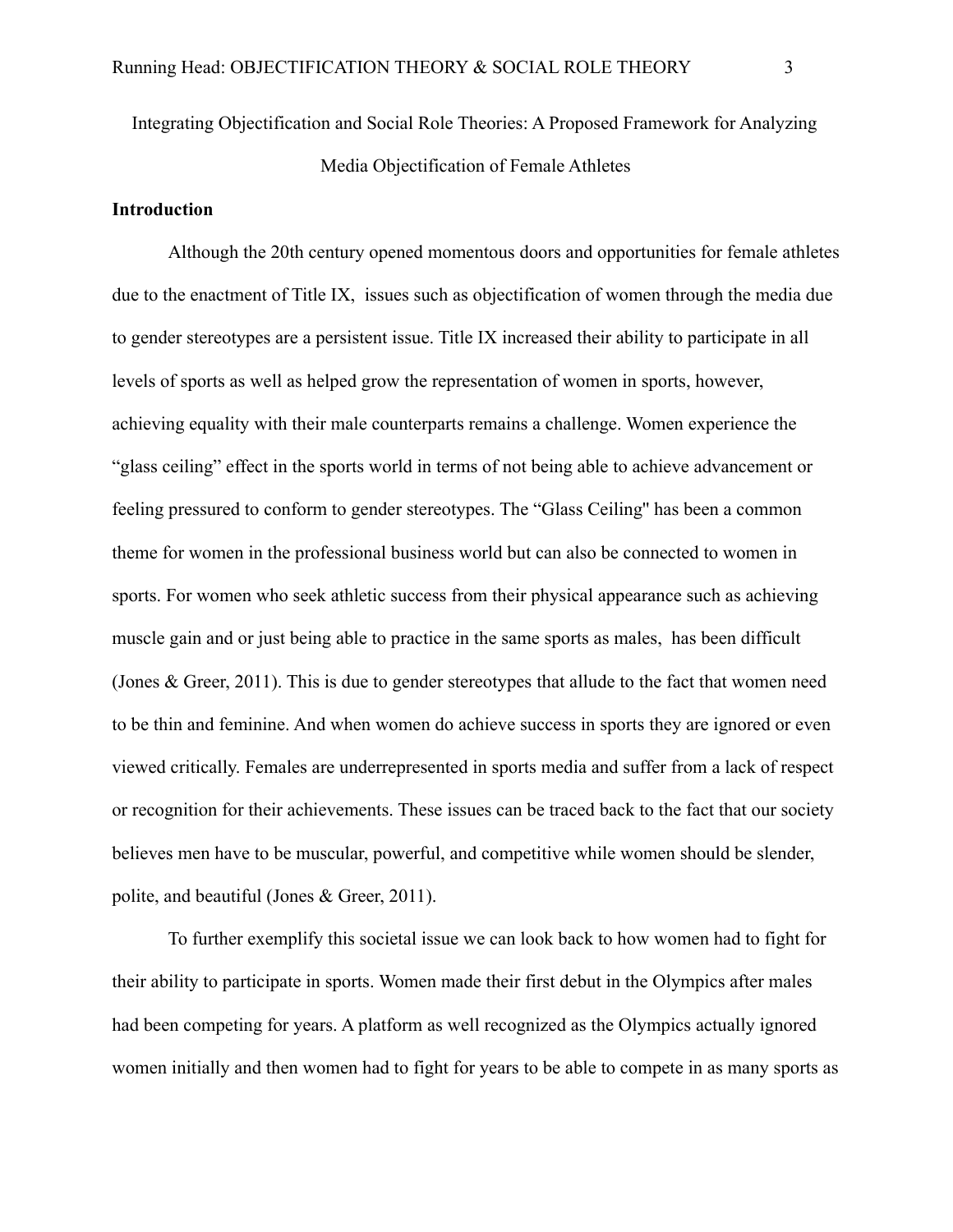their male counterparts. This provided young girls with no platform to see females as role models in sports thus perpetuating the traditional gender roles that sports are a "male-dominated institution" (Subden, 2021). It is also interesting to see that when women did break into this "male-dominated institute" it came with strict guidelines, especially in terms of what they would wear. The "Skirt Theory" created a rule throughout the beginning of the twentieth century that it was only acceptable for women to play sports where they did not wear pants. Therefore women were subjected to only being able to play sports where they could wear full-length skirts since they had to represent femininity as well as respectability while performing (Cretaz, 2001). This also allowed men to not fear that women would abandon their feminist duties or challenge them in the sports world. This left women with a narrow group of sports such as golf, archery, and tennis to compete in. However, as time passed women started to fight this sexist dress code by shortening their skirts and allowing themselves more physical freedom to compete. This evolved to modern-day sports attire for women which is critically policed by modesty and subject to objectification. Women either need to cover up their entire body because of their appearance or reveal almost all of their body to get any attention from the media as well as be pleasurable for their male counterparts (Cretaz, 2001). As sports have become more televised, modesty in terms of women's dress code has been pushed aside. Being more revealing and sexy in their sports outfits allows women in sports more attention from the audience. This has led to the increase in women's objectification in sports.

The objectification theory has been directly connected to the impact that media has on women athletes. Objectification of women through the media combined with social role theory which is enhanced by the stereotypical roles of men and women in our society has restricted females in the sports community. Not only has it limited women, but it has also led to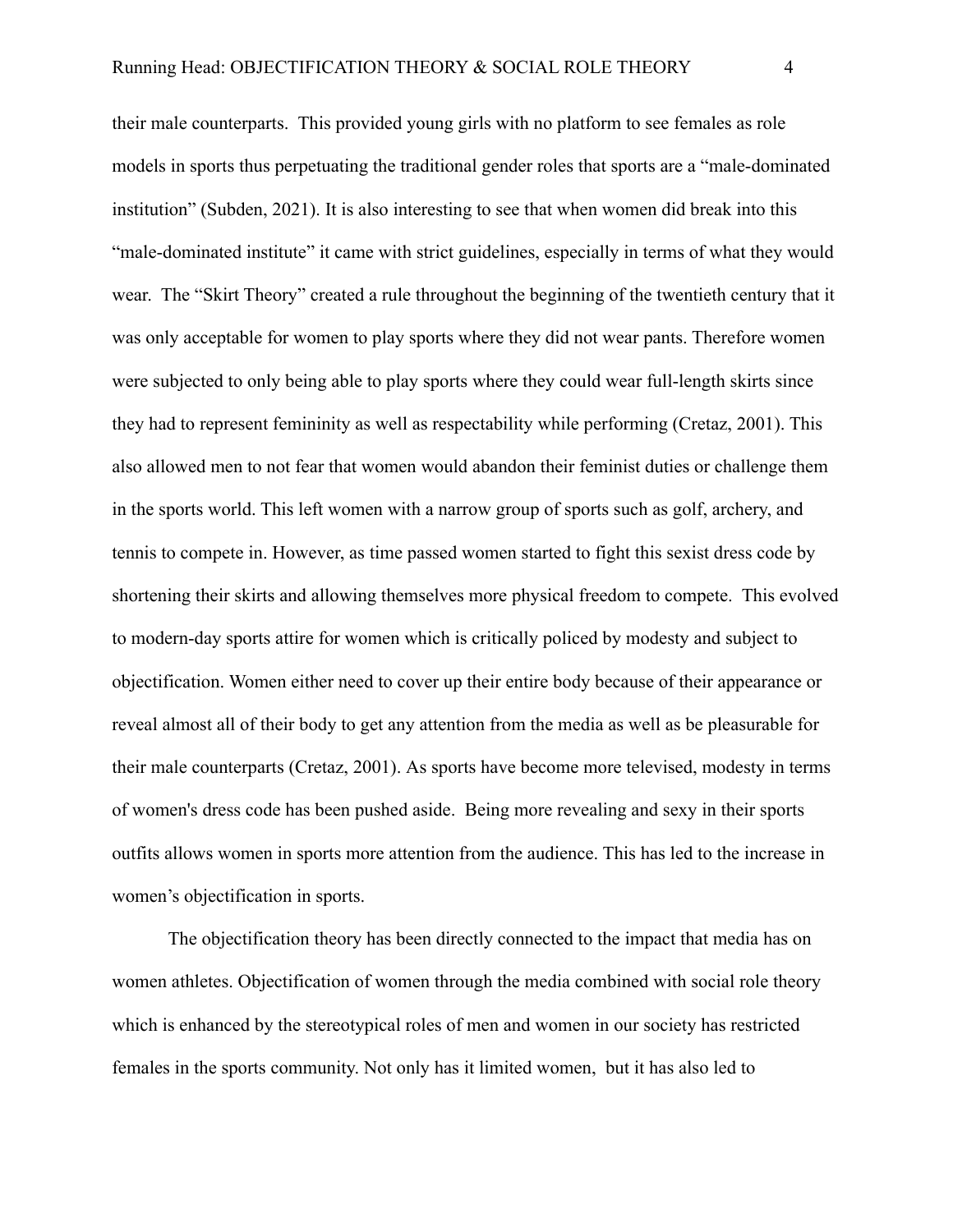detrimental mental health issues and fewer advancement opportunities in the world of sports for women (Miller & Levy, 1996). These two theories explain why women not only experience unequal media attention since sports is a "male-dominated industry" but also why women who do receive media attention suffer if they do not fit into the gender "norm" by being constantly critiqued by the media to look perfect. It is important to understand and investigate the subject of the unequal position of women in sports since it has the potential to have a detrimental impact on young girls through the lens of these two theories. However, objectification theory, as well as social role theory, have a combined impact on these unequal perceptions. Therefore this paper will examine how both theories have influenced and restrained women athletes as well as critique the theories. This paper will address how society's views on gender differences have subjected women to fewer opportunities in terms of sports, their careers in sports, and to an increase in mental health issues due to stereotypes and objectification (Walker & Bopp, 2010). There is a window of opportunity to change these views through the media but to do so it is critical to understand why these perceptions exist.

#### **Review of Theories:**

#### **Objectification Theory:**

The objectification theory explicitly states that the media places women's bodies and appearances at the forefront of their audience's attention and therefore provokes women to feel anxious or ashamed of their bodies (Fredrickson & Roberts, 1997). This framework helps expose how our society forces females to think so critically and negatively about themselves and therefore has led to an increase in harmful body monitoring, shame, anxiety, eating disorders, and reduced opportunities for peak motivational states, especially for female athletes. This is an issue that has been promoted through the media for decades. Today in 2022 it is still a substantial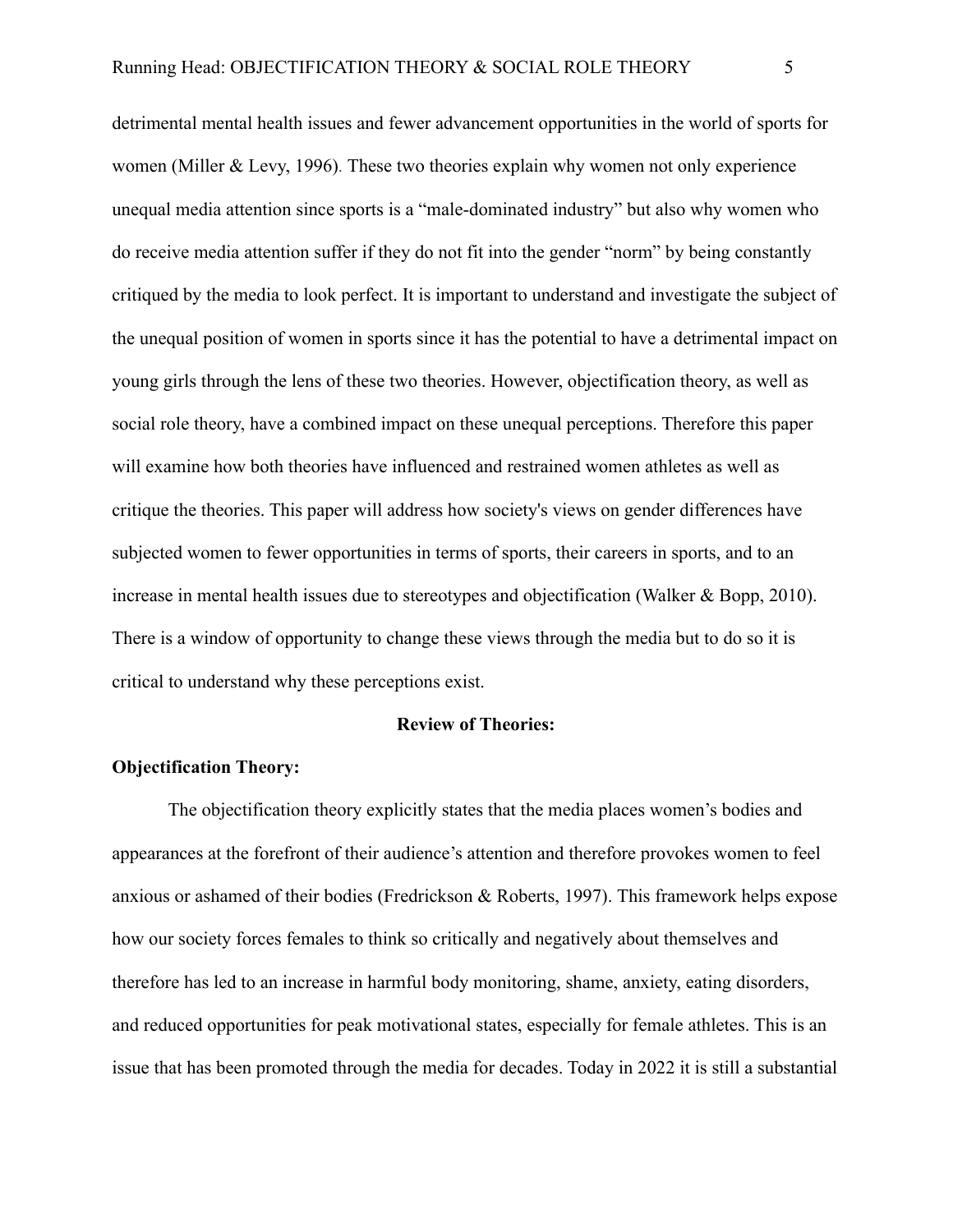issue and female athletes are at higher risk for mental health issues than males due to the media targeting women for their bodies and being seen as sexual objects more than males (Fredrickson & Roberts, 1997).

The objectification faced by women in the media is extremely powerful. The framework of objectification theory has also been extended to include the self-objectification process. The self-objectification process entails how an individual reflects on their body appearance and then tries to control their body to comply with the cultural standards of attractiveness. This can be extremely negative especially when women feel forced to be attractive for the sake of the media (Moradi & Huang, 2008). The pathway of a woman experiencing the objectification theory starts with a socialization experience such as being sexually objectified through the media in terms of having to pose sexually, wear scandalous clothing, and be thin and or graceful which in turn makes them feel marginalized (Moradi, 2010). Then the self-objectification process starts when a female internalizes the dominant cultural standards of attractiveness and starts to body survey themself usually in a harmful fashion. As a female starts to body shame herself it leads to greater anxiety, depression, possible eating disorders, and dissociation from herself. It is important to address that this process can also happen to men however due to the way the media objectifies women it is more common for females (Moradi, 2010).

Objectification theory was proposed in 1997 and it took until the later 2000s for it to be researched more in-depth in terms of objectification theory and individuals' experiences as well as how one internalizes cultural norms of attractiveness linked to body shame and anxiety. It is generally supported that different cultures and ethnicities internalize objectification differently due to cultural norms. However, this research is still lacking in terms of how and to what extent it differs (Moradi & Huang, 2008).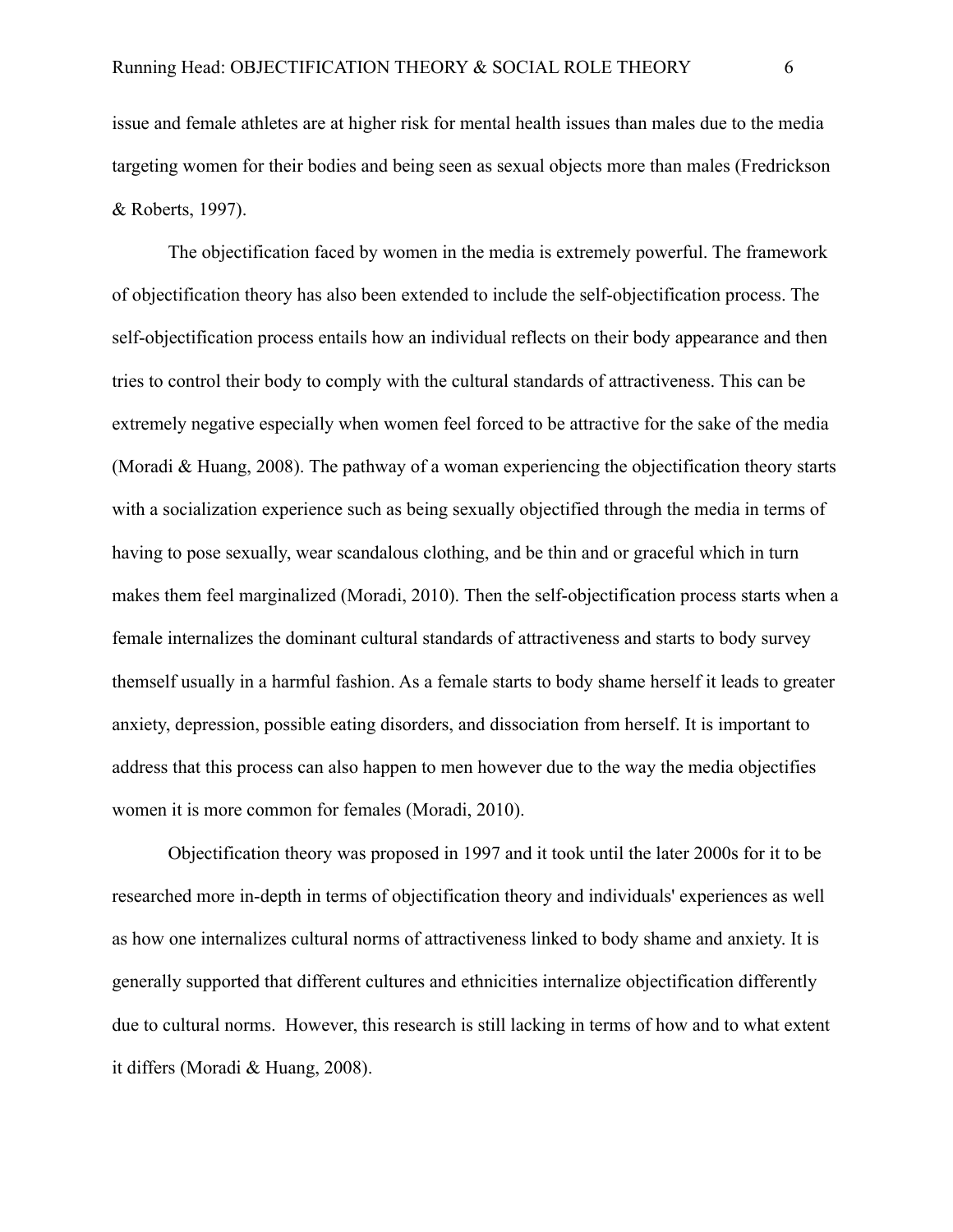Research conducted by Harrison and Fredrickson in 2003 looked at 426 adolescent females aged 10-20 to examine how women's participation in sports increased with the passing of Title IX but also encouraged the "thin-ideal" through mass media. The "thin ideal" is the concept that the female's body should be slim, with a small waist and little body fat (Harrison & Fredrickson, 2003). This reinforces gender norms that females have to be feminine, delicate, and girly while playing sports to enter the male-dominated sports world (Cunningham & Sagas, 2007). The "thin ideal" has been applied to televised media, fitness magazines, and newspapers. Even though these sources do not explicitly promote the "thin ideal" they convey the message to large audiences that to be on the cover or to be featured thinness is desired (Harrison & Fredrickson, 2003). In 2000 Harrison wanted to increase research on girls in Australia who experienced negative body images due to watching females in sports on news networks (Tiggemann & Pickering, 1996). He conducted research in the US on 12th-grade girls and also found that regular exposure to sports magazines and news showed a positive correlation with body dissatisfaction. This all led to Harrison and Fredrickson's more recent research that exposed how the top TV programs and magazines increased the pressure for females to be thin while also objectifying and ignoring individuals who did not fall into that category. It is extremely important to look at how sneaky and discrete media can be by promoting images that influence the audience so negatively (Harrison & Fredrickson, 2003). This research illustrates how objectification theory can predict that media messages can persuade and manipulate audiences to develop negative feelings about themself. Especially when sports media perceive women as "other" through commentary that constructs and encourages gender roles by strictly differentiating women's sports from males and in turn infantilizing women. This creates a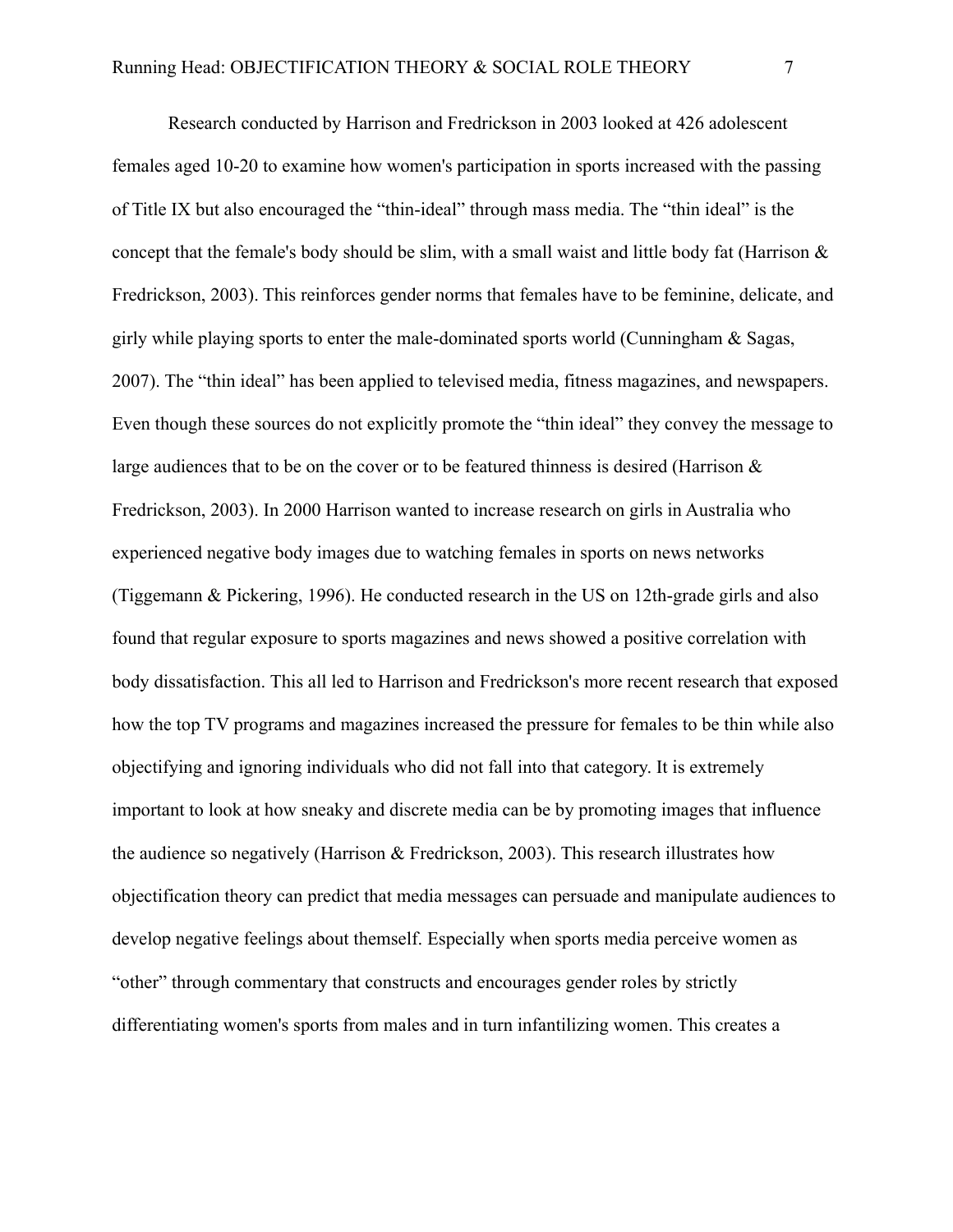dangerous cycle through objectification theory for young girls trying to compete in sports as equals to their male counterparts.

# **Critique of Objectification Theory & Future Research:**

Although there is direct support that objectification theory is influenced and enhanced by the media's negative impact on female athletes, the theory still lacks data to address how it affects races and cultures differently. In addition, there is inadequate data as to how to combat objectification theory since it persists as a prominent issue in 2022. Research suggests that promoting women who are "less lean" in sports media may have the potential to be a form of therapy to combat the negative effects of media (Harrison & Fredrickson, 2003). In addition, a positive influence could be having a role model that challenges the stereotype of female athletes, such as a mother who encourages her daughter to participate in sports or a media figure who goes against the norm. Both are possible means to help empower women in sports but it is also important to simply be aware of the negative impact of media and the inequalities faced by women. Lastly, the objectification theory is very individualized. It focuses on one's self-objectification experiences and how one internalizes their appearance. It does not address other perspectives such as a third-person perspective or even how female groups or teams may react differently to self-objection. This could be because they have a larger support system than female athletes who participate in sports that are more individual-focused. For example, would an individual female tennis player have a different experience with objectification theory than a women's basketball team (Karsay et al., 2018)? These critiques would be good avenues for future research on objection theory since female participation in sports is going to continue to grow and sexual objection of females through the media needs to be stopped.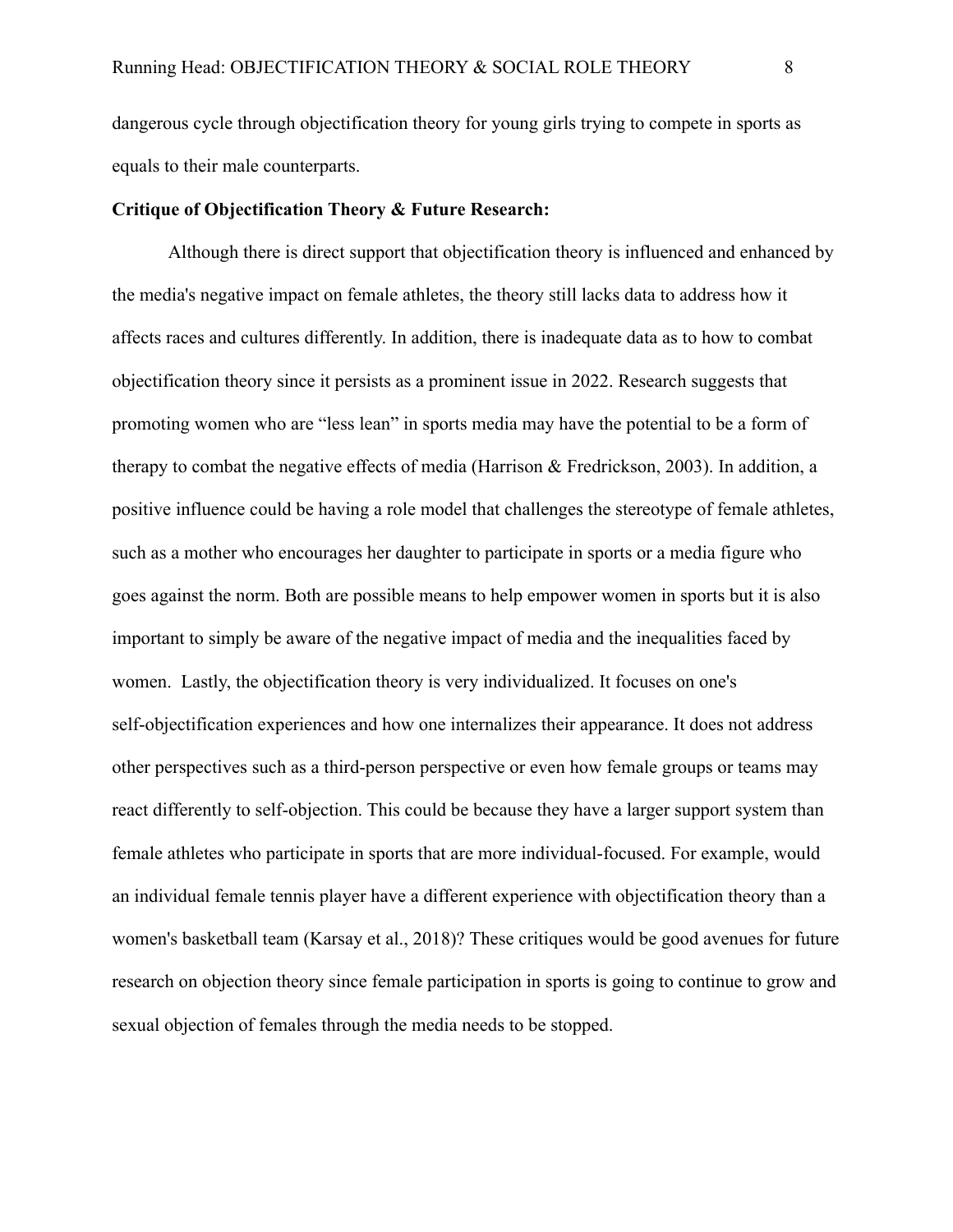#### **Social Role Theory:**

The objectification of women in the athletic industry is enabled as well as enforced by social expectations that men are primary dominant members of society and women are secondary due to biological features. These social expectations deem women weaker due to biological differences, therefore, making it harder for them to achieve equality in the sports world and opening doors for them to be objectified and challenged when they do. A direct theory that is applied to this is the social role theory. The social role theory addresses that behavioral sex differences come from different social roles of women and males, especially regarding the division of labor (Harrison & Lynch, 2005). Men are more likely to fulfill tasks that require strength, dominance, and the ability to be away from home. On the other hand, women are primarily responsible for being at home to complete routines related to children as well as more delicate tasks. This, therefore, reinforces different behaviors and expectations in society and directly connects to sports since society has attributed these gender-based roles to athletics. Males should be competitive and aggressive on the sports field and women should be at home taking care of the domestic sphere. This makes it hard for women to identify as an athlete due to biological challenges and society's expectations (Harrison & Lynch, 2005). Social role theory has become an increasingly large issue with the influence media has on it in terms of creating boundaries for women through the perceptions ingrained in society and reinforced by media.

The social role theory has led female athletes to experience a sense of conflict between personal gender values and society's expectations of femininity. It also can lead to gender role conflict which is a psychological state in which socialized gender roles have negative consequences for individuals due to rigid and restricted gender roles based on social norms (Miller & Levy, 1996). This directly connects to how objectification theory negatively impacts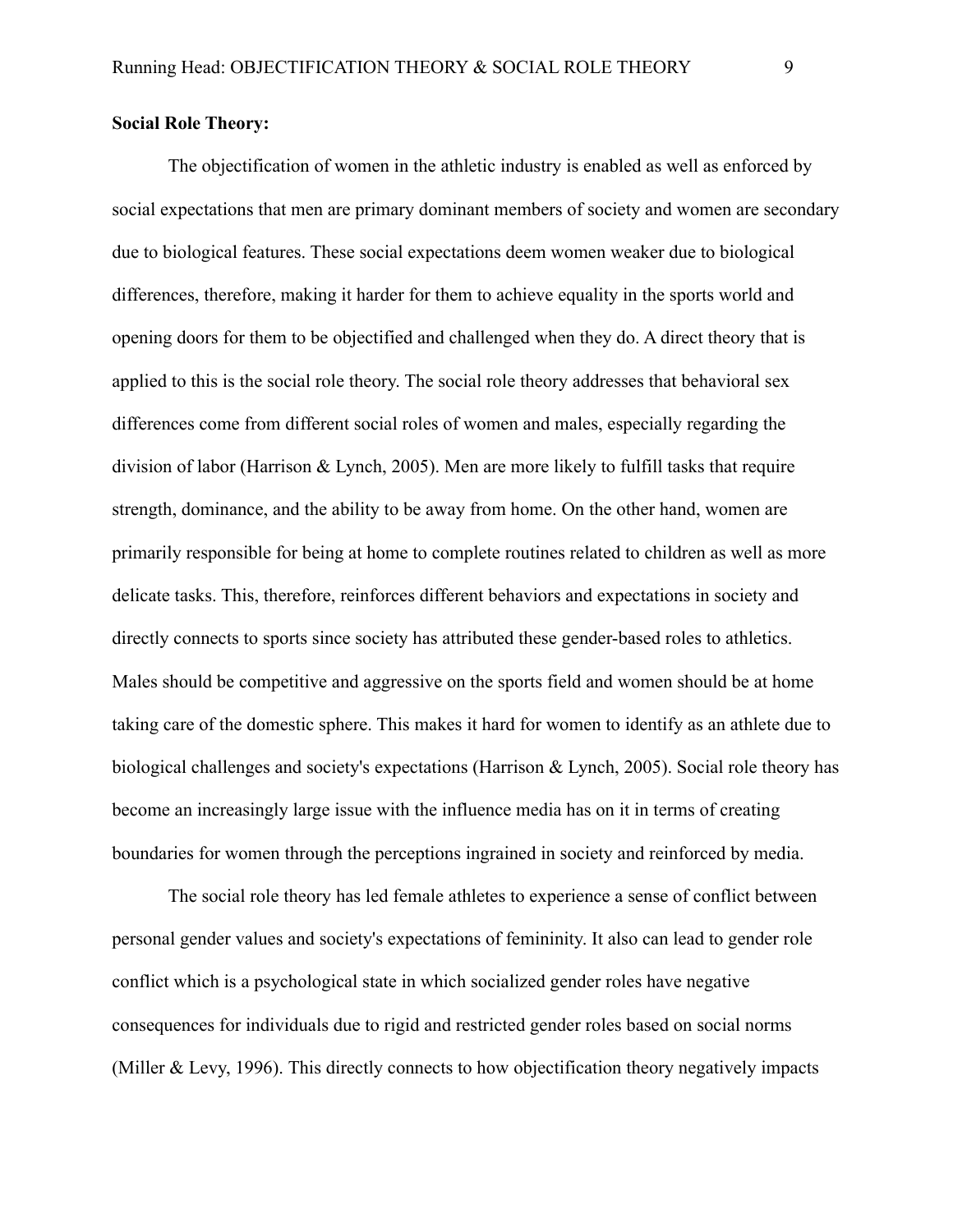female athletes as well as how society has created boundaries impeding women's success in athletics due to their gender.

Social Role theory also contributes to what sports women "should" play (Harrison  $\&$ Lynch, 2005). Women tend to stick to more feminine and gentle sports such as gymnastics or figure skating because they are graceful and the femininity of the sport is visually pleasing. Males are more likely to engage in more aggressive sports such as rugby and football. It is important to address that there has been increased cross-over in terms of females participating in more males sports but it does not get nearly enough attention, especially from the media (Harrison & Lynch, 2005).

According to research conducted by Vikki Kane in 2001 while women have started to resist, challenge, and transform expectations of femininity in the sports world, it was found that engaging in sports can be empowering but can also be very disempowering. This is due to the strict demeanor that women are supposed to abide by on and off the field. More especially the disempowerment came from decreased media attention and endorsements, verbal harassment by fans, and maltreatment from coaches (Krane, 2001). The study also found that traditional expectations focusing on appearance and exhibiting feminism through sports are maintained by society's attitudes toward athletic women. Women are forced to learn to find a balance between femininity and athleticism to be accepted by society as well as to even be considered to be represented by the media (Krane, 2001). The underlying message that the media produces is that for females to be socially accepted they need to protect this "image" of femininity which also opens opportunities that perpetuate sexist and heterosexual discrimination. It can also lead to many sportswomen emphasizing feminine characteristics to avoid prejudice thus reinforcing traditional sports gender roles. Women who struggle to find the balance between being a female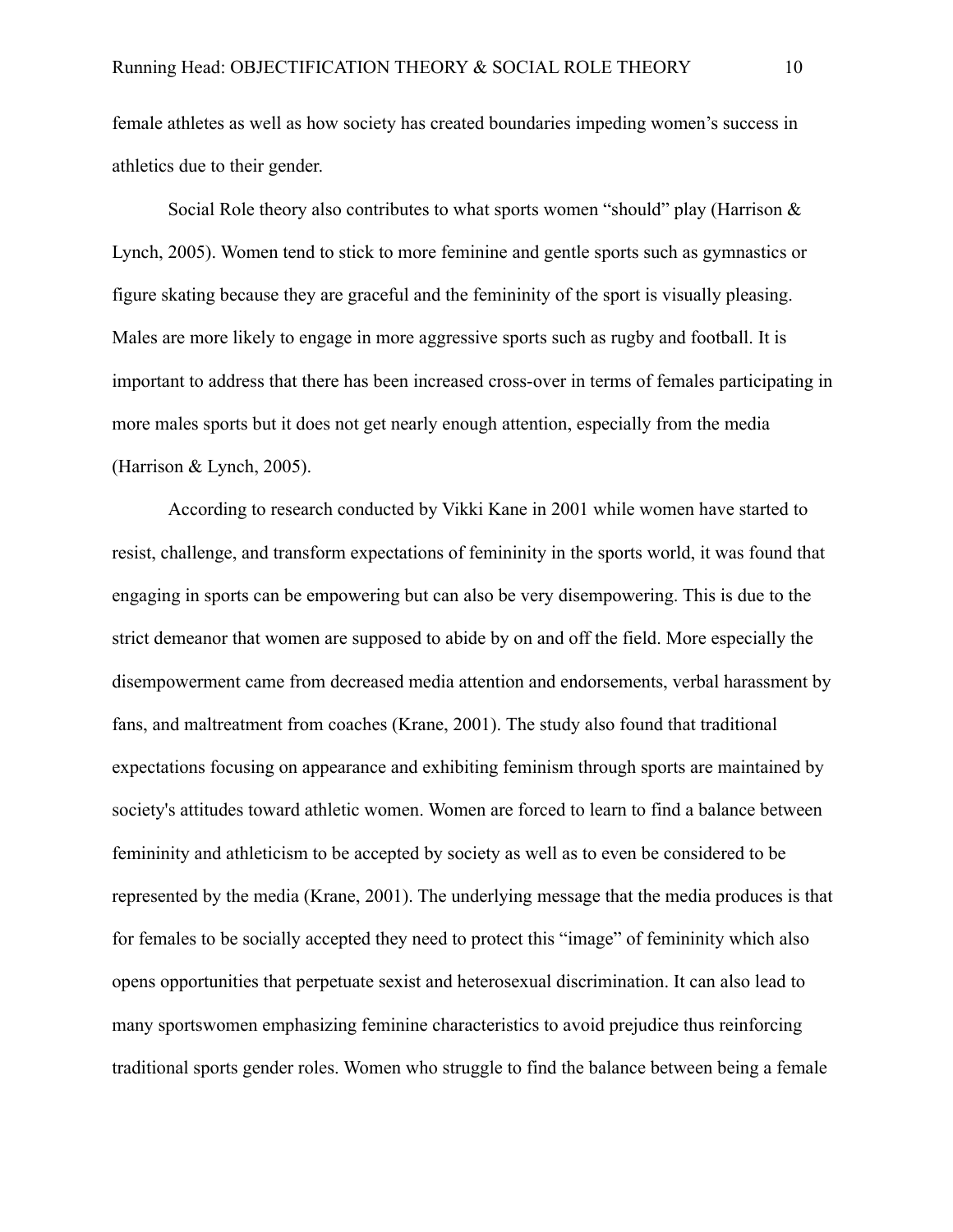athlete and also fulfilling their female gender role often suffer body insecurity issues and other mental health issues (Paloian, 2022). This concept of social role theory is instilled in our society's culture starting at the birth of an individual. Each culture may have a different exact definition for gender roles but they all seem to carry heavyweight and power in society in terms of building gender norms and standards and the increase in media representation of sports has only enhanced these norms.

It is also important to look at social role theory in terms of female athletes and how they face inequalities not only by being underrepresented in the media but also in terms of their paycheck. Female athletes have notoriously been paid significantly less than their male counterparts. This is not only because of their lack of media attention which creates a pay gap but also due to social roles that imply women should not have professional careers in sports. Recently the US soccer team stood up and filed a gender discrimination lawsuit where the players fought for larger paychecks since they played more games than the men's team and also won more games but were paid significantly less (Das, 2019). The lack of equal pay in turn affected their health since their treatment, facilities, and coaching were worse off compared to the males. The general counsel of the National Women's Law Center in Washington, Neena Chaudhry stated:

There are the same kinds of arguments and claims that we still see at every level of education for women and girls… it is, unfortunately, a sad continuation of the way that women and girls in sports are treated in the US (para. 19).

The US Women's soccer team movement to enforce change in the sports world is extremely impactful because it shows their willingness to leverage their profiles which are enormous to the cause of equalizing sports for women. This also helps young girls have role models in the sports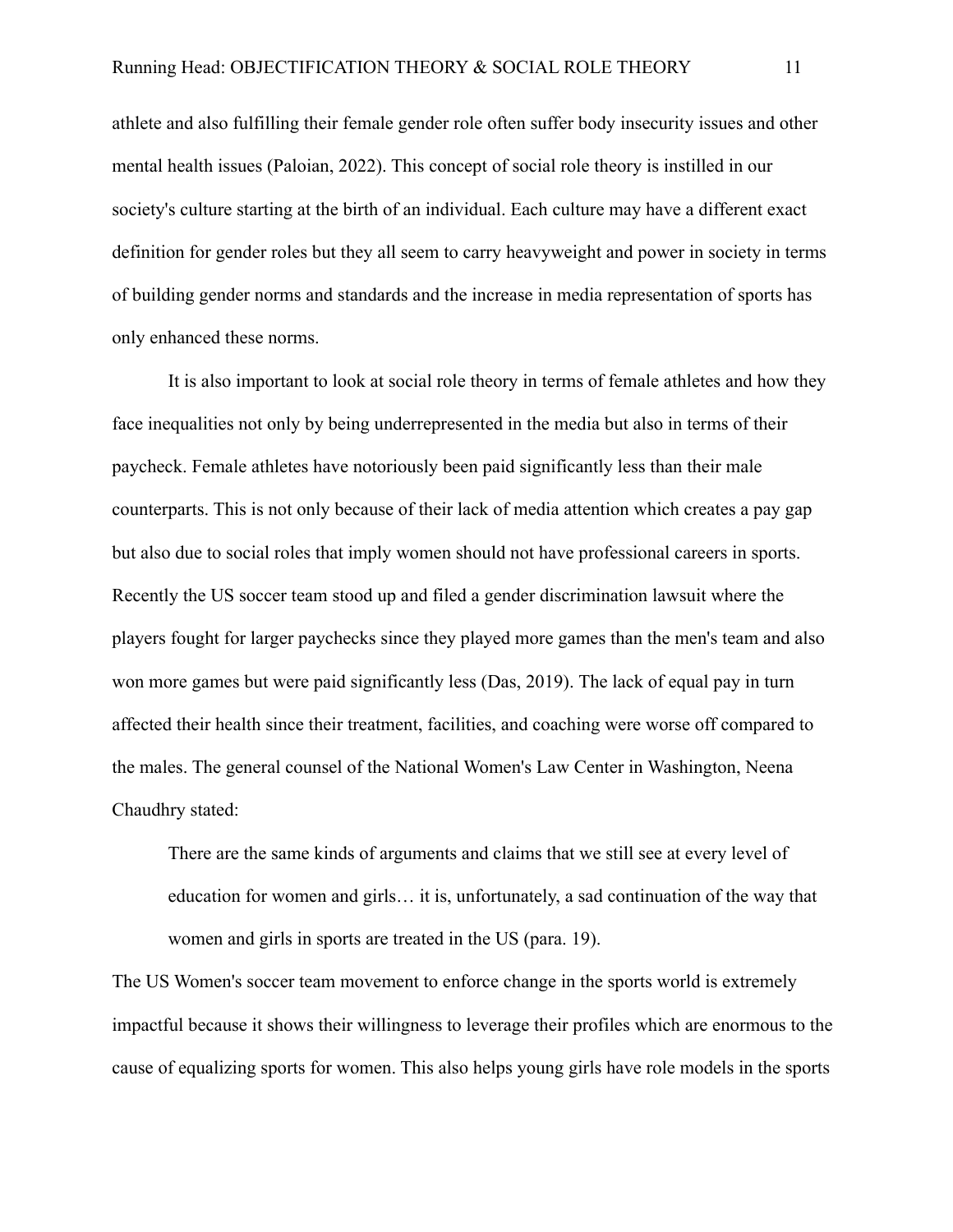industry who challenge the social role theory and gender stereotypes so that they feel empowered to follow their dreams in the sports world. The lawsuit began in 2016 with much of the movement and court cases happening in 2019 but only settled in 2022. The fact that it took six years to reach a settlement that would help women's abilities and opportunities in sports is extremely upsetting and concerning (Treisman, 2022). It shows the power of social roles and gender stereotypes as well as how the media has influenced them by making it extremely challenging for women to gain the respect and recognition they deserve in their professional careers.

#### **Critique of Social Role Theory & Future Research**

Despite social role theory's strict threshold over gender norms, some critiques of social role theory are that it focuses too much on females' and males' biological sex and too little on how society influences perceptions of males and females to enhance the social role theory. While this does have direct effects on females' ability to gain the same muscle mass as males as well as density it does not mean that the media should treat females differently than males. The idea that females and males are biologically different is true but often too relied upon as an excuse for the media to enforce the perception that females should not be competing in sports as males are. In 1992 Kane and Parker described how a successful female athlete was shown in the paper with her baby, therefore, symbolizing her domestic traits and how she is "different" from male athletes (Kane & Parks, 1992). This focused on her biological achievements over her sports achievements. The social role theory is almost a crutch for the media as well as society to devalue and disempower women. The biological differences between males and females will remain the same however the perception and societal gender stereotypes should not be constructed due to one's sex.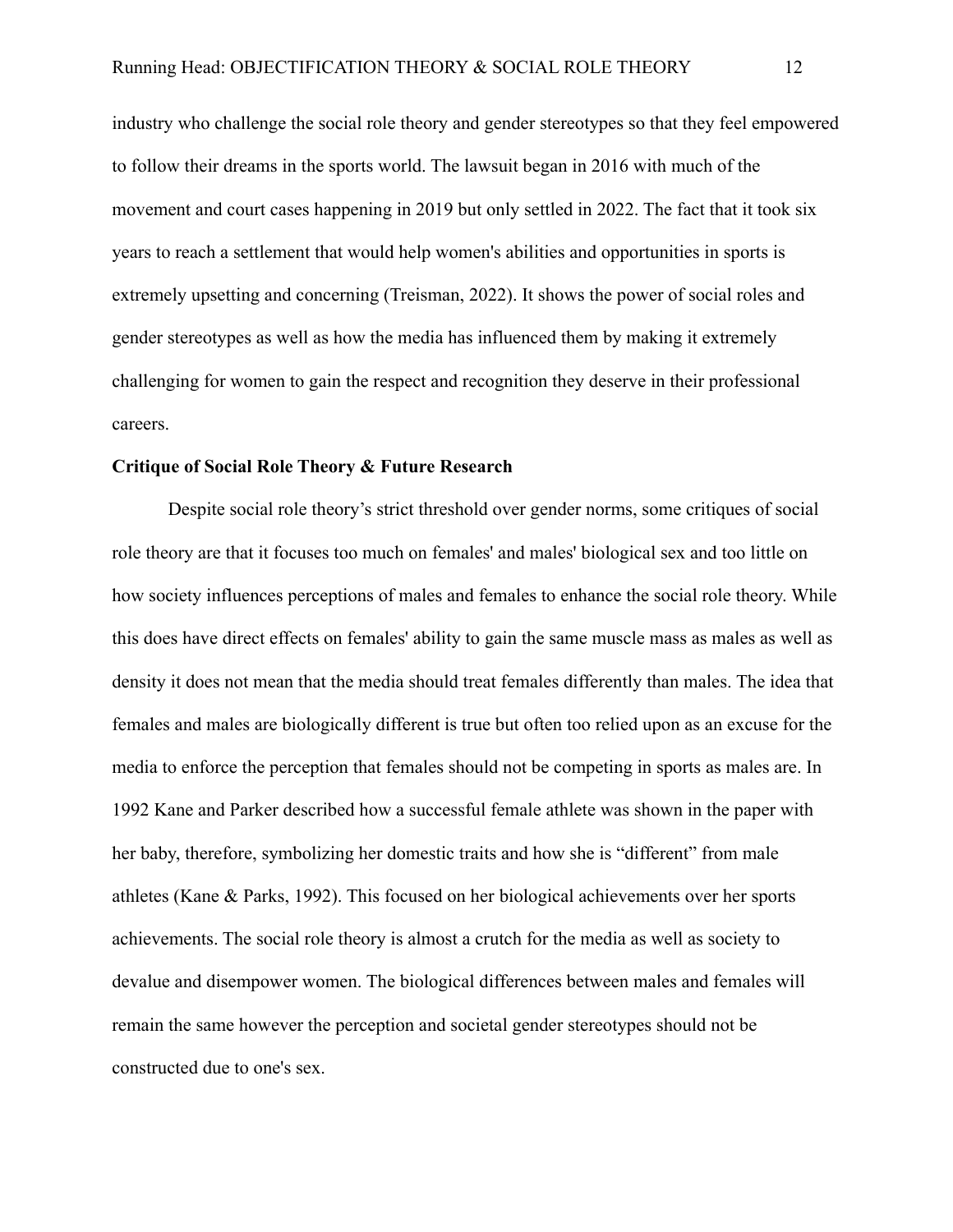There should be less of a focus on what bodies should do biologically and more focus on what they do. With increasing gender diversity in an organization especially in sports, it is important to not only advocate for gender equality which means focusing less on biological differences but also working to change negative stereotypes about women being lesser than males (Dworkin, 2001). On the other hand, social role theory reifies ideologies into concrete entries. Therefore placing greater emphasis on social conformity is also going to be challenged due to more individuals dealing with gender identity conflicts and not falling into a set female or male stereotype. Future research, as well as media, will have to encompass these changing dynamics in society and focus more on women's accomplishments and achievements and less on their biological sex differences.

#### **Proposed Theory:**

#### **Socal Role Objectification Theory:**

This paper will combine the objectification theory and the social role theory into one theory called social role objectification theory which argues that women are increasingly objectified by the media as well as a society based on social role theory. More clearly stating the social role theory enhances the objectification theory. Due to the patriarchal society that we live in, the ability for women to be objectified due to their appearance as well as to be devalued, sexualized, and demeaned while males do not face the same opposition has been a persistent theme for centuries. With the rise of media and the social role theory focusing on biological influences, women are objectified instead of being acknowledged for what they are capable of doing. They are made to feel "less than" or "other than'' enforcing a gender hierarchy and male supremacy. Males can run faster, jump higher, and lift more than females due to their biological differences and that is why the sports world should be male-dominated and females should focus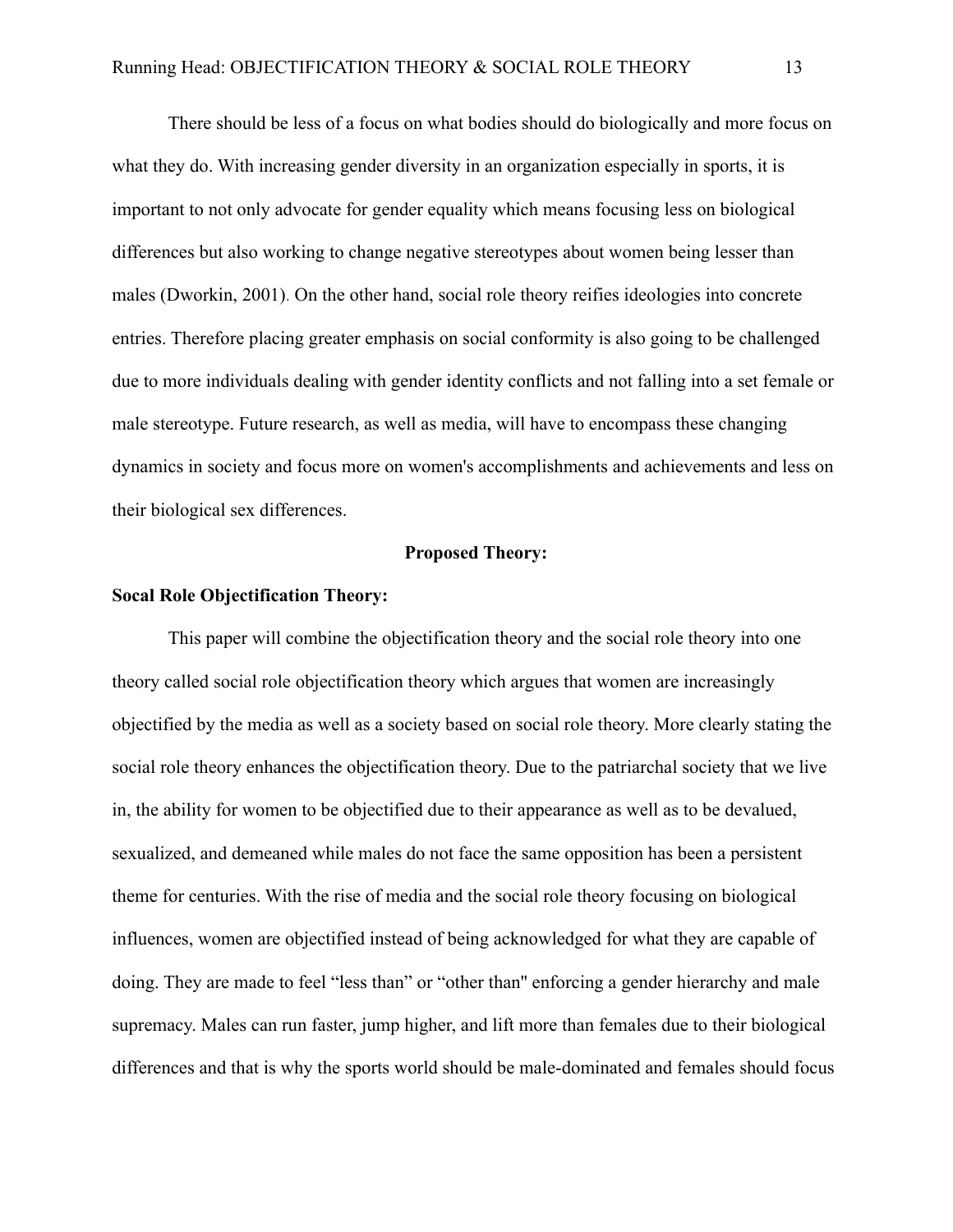on a more domestic, gentle role (Kane & Parks, 1992). While this paper focuses on the inequalities and lack of media representations of women it is critical to address how society has imposed the social role theory on women's ability to achieve success in their careers and sports while also promoting the objectification of women.

The slow progression of women's ability to have equity at the same level as males in professional sports can be attributed to the social role objectification theory since women have been subjected to extreme discrimination verbally, physically in terms of sexual harassment and lack of media coverage unless they fit the "ideal" image. Akilah Cart- Franzzuiq, the executive director of the Institute for the Study of Sport, Society and Social Change at San Jose State University stated:

There are those societal expectations that fall in line with gender norms that are couched in patriarchy as to how women should present themself… From hair to makeup to clothing, to how tight [or lose] the clothing is, to the colors… so that they can be more in line with this notion of girlhood, of womanhood, of what is deemed femininity (para. 11). This statement distinctly outlines the argument of this paper's proposed theory in terms of the social role theory magnifying the objectification of women through their appearance.

Media is one of the most influential forms of communication in today's society in terms of gender values and also narratives. However, it has also subjected women to being targets for their bodies which has led to mental health issues and opened doors for sexual harassment among women athletes in the male-dominated world of elite sports. Research conducted by interviewing women in the sports world with male coaches found that two-thirds of women experience sexual harassment as well as gender harassment such as sexual imposition, womanizing behaviors, and recurring themes of overtrusting their male coach (Krauchek &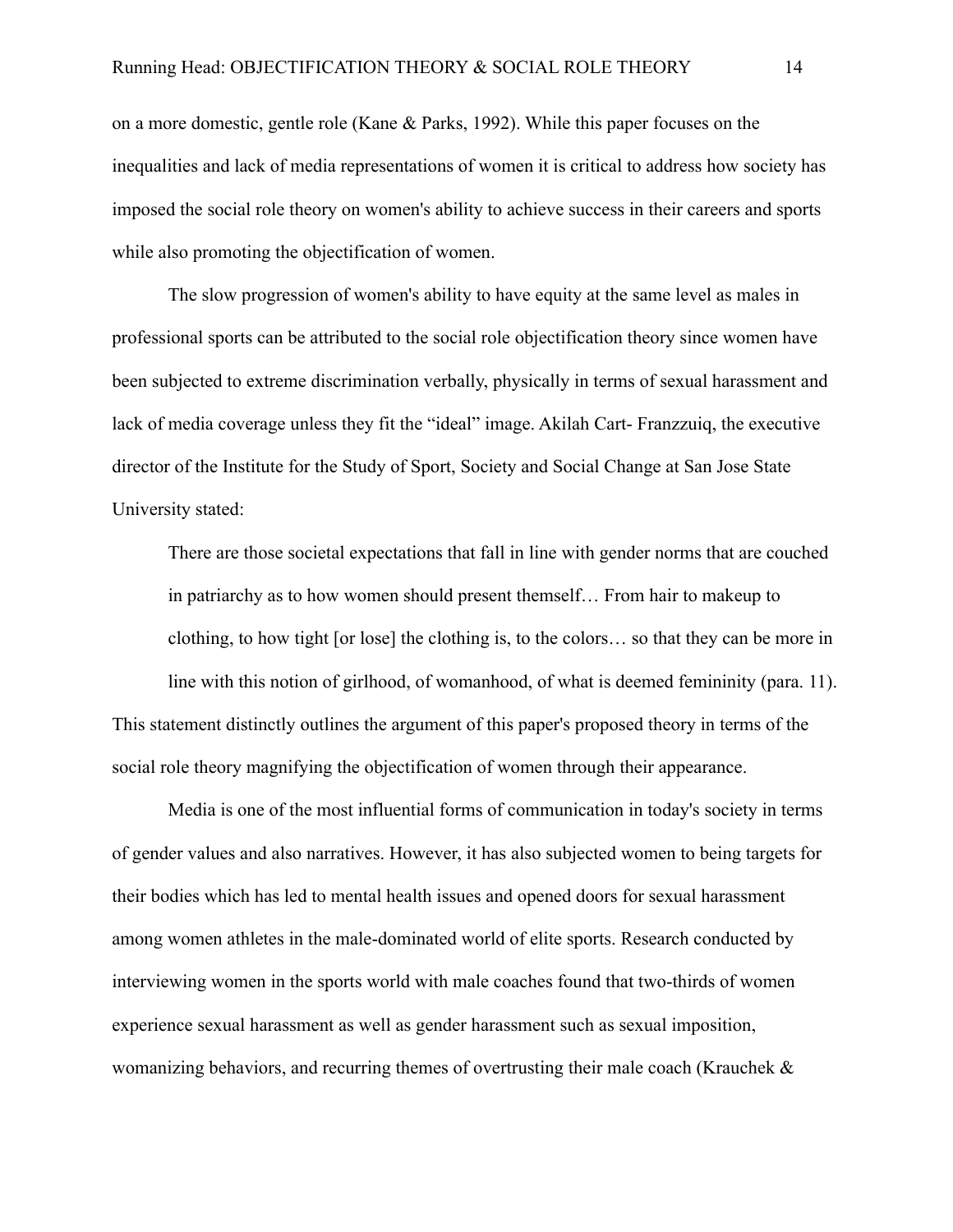Ranson, 1999). Social role theory has given males this control through gender hierarchy which permits women to be objectified since they often lack the confidence to ask males to stop their behavior. When women do try to resist inappropriate behavior they are challenged, or become numb to the harassment due to the gender hierarchy society has put in place. The physical pressure put on female athletes to be this "ideal" looking woman with the perfect body while trying to also promote their athletic accomplishment is a battle that female athletes have been fighting for years and leads to a culture that objectifies the female body and encourages persuasive problems of body image. The continued sexualization not only affects the athletes themself but also the female viewers who are discouraged by how women in sports are represented by the media. The social role objectification theory enhances both theories. It takes the historical background and justifications of both and connects them to more current research and issues. It also elaborates on these theories in terms of the impact the media has on our society. This proposed theory also alludes to how there have been changes in terms of women being more accepted in the sports world through the Title IX law, however, there are still extreme matters and inequalities that women face while trying to succeed in sports.

This proposed theory challenges objectification theory's individualist focus by connecting it to society more through the combination of the social role theory. In addition, it could be applied and researched across different races and ethnicities due to the generalizability of social role theory focusing on biological differences between males and females and then looking at the objectification of individuals, specifically athletes. Further research could also investigate how the social role objectification theory will be challenged or supported as people do not fall into the two gendered categories as much.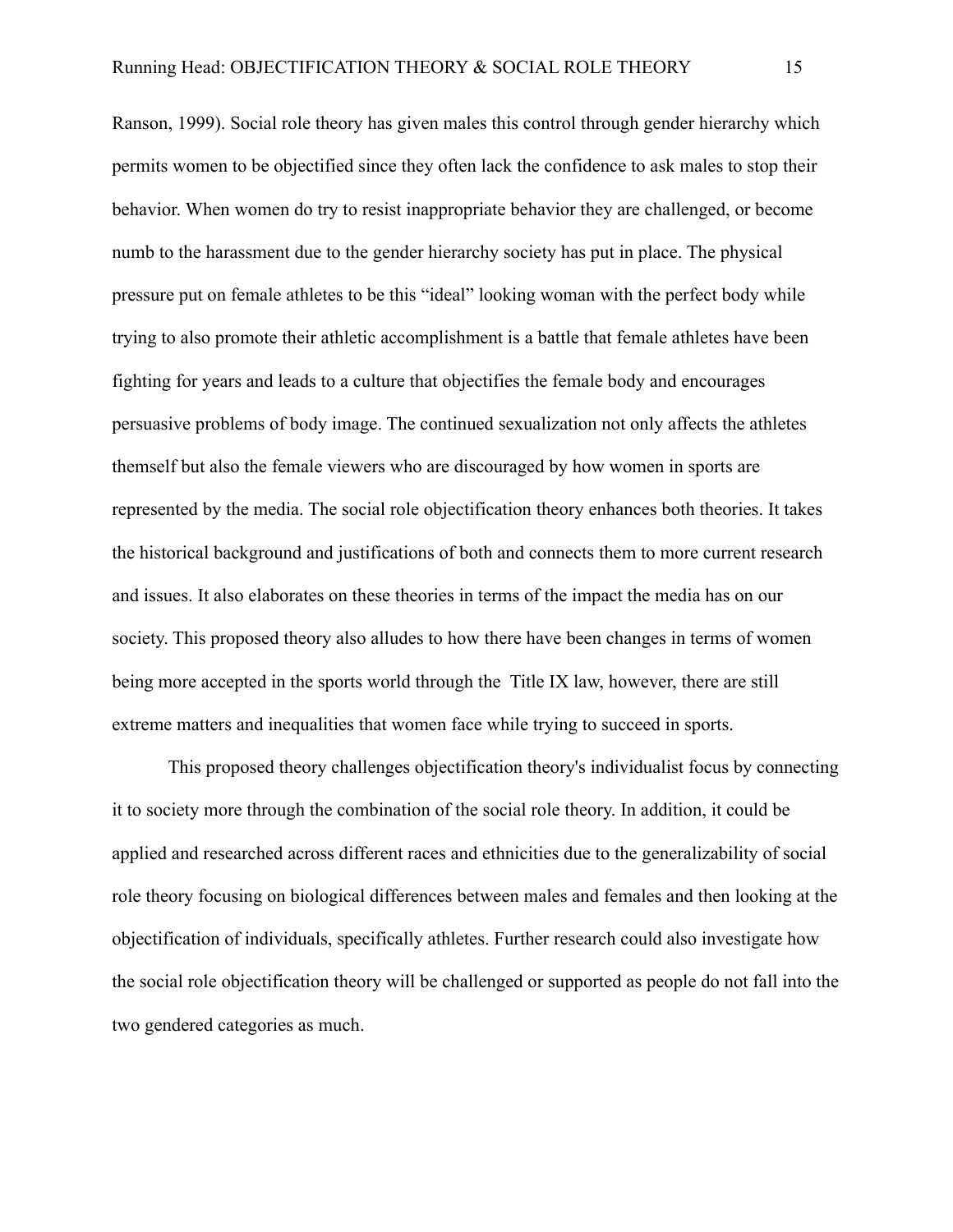# **Conclusion:**

Despite the tremendous strides women have made for themself in the sports world, research shows that women's presence in media is still lacking and change is necessary to increase the participation of young girls as well as empower women to feel comfortable breaking gender boundaries. Objectification theory, social role theory, and the social role objectification theory expose the injustices that women face due to society's misconception that there need to be these strict gender roles and if they are challenged it is okay to objectify women. The media is extremely impactful. Changing the media narrative to focus more on women's success in sports and less on their gender and bodies will have tremendous benefits. It will allow for the development of female role models for future generations. A changed emphasis on the media narrative can also help diminish the negative thoughts and attitudes women create about themself in response to objectification. An enhanced media perspective could also challenge society to reflect on the unequal norms and standards we have created and break the "glass ceiling" that limits women in their professional careers. Females are no less capable than males to be great athletes and that needs to be the subject of more media attention.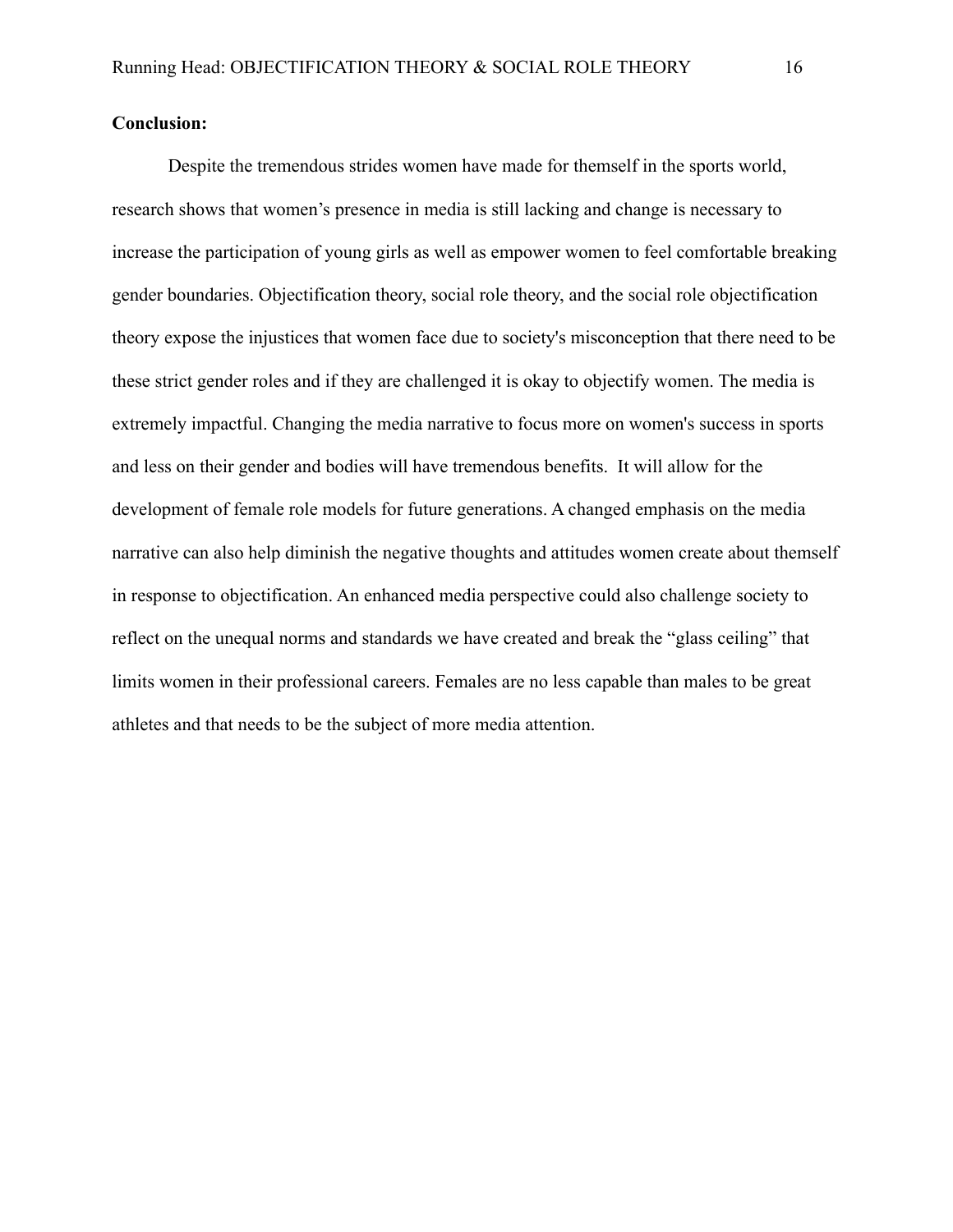#### **References**

- Cretaz, B. de la (2001, November 29). Serena Williams's tennis outfits defy the sexist, racist norms female athletes face. ELLE. Retrieved April 19, 2022, from [https://www.elle.com/culture/a22843150/serena-williamss-tennis-outfits-defy-the-sexist-r](https://www.elle.com/culture/a22843150/serena-williamss-tennis-outfits-defy-the-sexist-racist-norms-female-athletes-face/) [acist-norms-female-athletes-face/](https://www.elle.com/culture/a22843150/serena-williamss-tennis-outfits-defy-the-sexist-racist-norms-female-athletes-face/)
- Cunningham, & Sagas, M. (2007). Gender and sex diversity in sports organizations: Introduction to a special issue. *Sex Roles,* 58 (1-2), 3-9. <https://doi.org/10.1007/s11199-007-9360-8>
- Dworkin. (2001). "Holding Back:" Negotiating a glass ceiling on women's muscular strength. *Sociological Perspectives*, *44*(3), 333–350.

<https://doi.org/10.1525/sop.2001.44.3.333>

- Das, A. (2019, March 8). *U.S. women's soccer team sues U.S. Soccer for Gender Discrimination*. The New York Times. Retrieved April 19, 2022, from [https://www.nytimes.com/2019/03/08/sports/womens-soccer-team-lawsuit-gender-discri](https://www.nytimes.com/2019/03/08/sports/womens-soccer-team-lawsuit-gender-discrimination.html) [mination.html](https://www.nytimes.com/2019/03/08/sports/womens-soccer-team-lawsuit-gender-discrimination.html)
- Fredrickson, Roberts, T.-A., Noll, S. M., Quinn, D. M., & Twenge, J. M. (1998). That swimsuit becomes you: Sex differences in self-objectification, restrained eating, and math performance. *Journal of Personality and Social Psychology*, *75*(1), 269–284. <https://doi.org/10.1037/0022-3514.75.1.269>
- Harrison, & Fredrickson, B. L. (2003). Women's Sports Media, Self-Objectification, and Mental Health in Black and White Adolescent Females. *Journal of Communication*, *53*(2), 216–232. <https://doi.org/10.1111/j.1460-2466.2003.tb02587.x>
- Harrison, & Lynch, A. B. (2005). Social role theory and the perceived gender role orientation of athletes. *Sex Roles*, *52*(3), 227–236. <https://doi.org/10.1007/s11199-005-1297-1>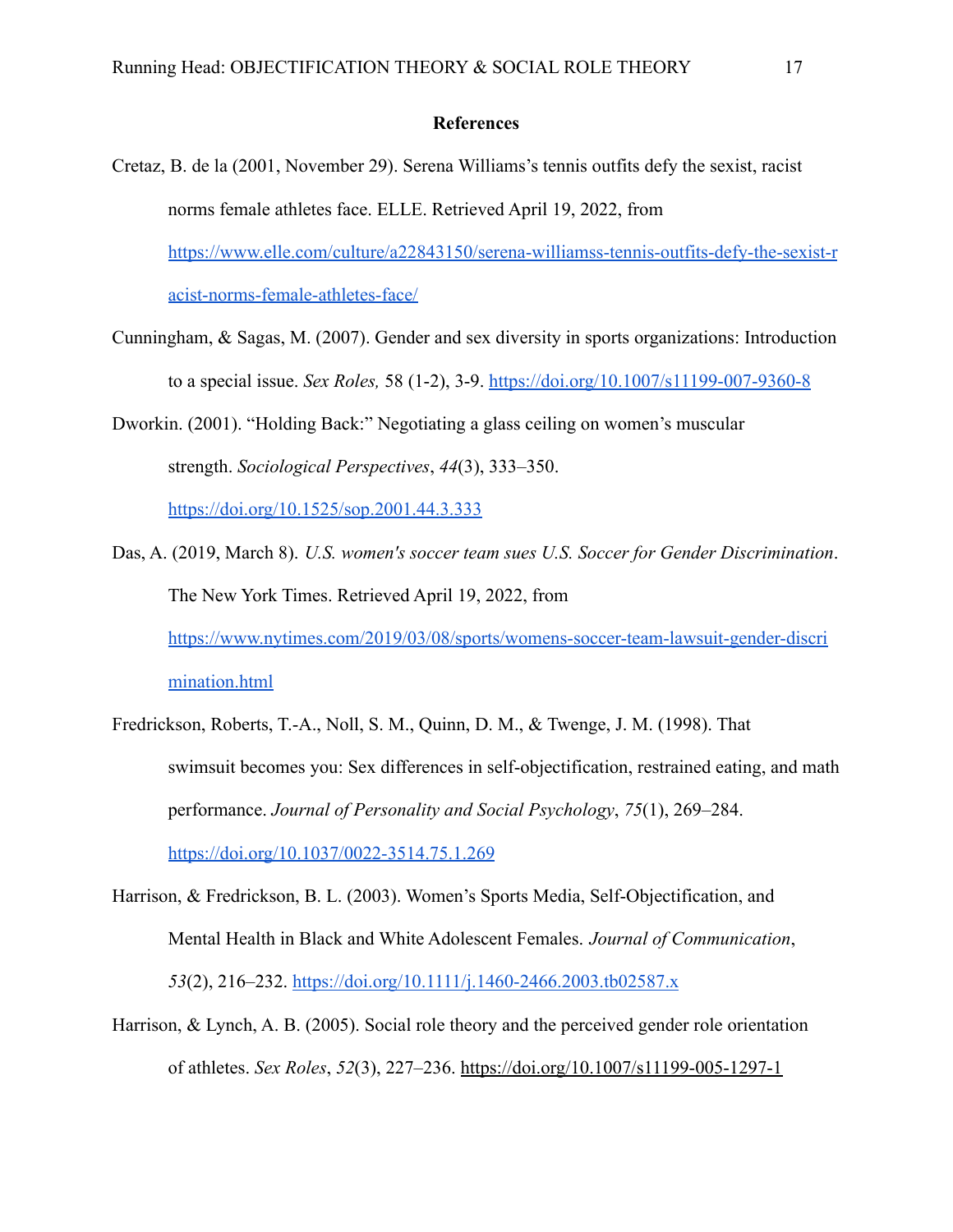- Jones, & Greer, J. (2011). You don't look like an athlete: The effects of feminine appearance on audience perceptions of female athletes and women's sports. *Journal of Sport Behavior*, *34*(4), 358–377.
- Kane, & Parks, J. B. (1992). The Social Construction of Gender Difference and Hierarchy in Sport Journalism — Few New Twists on Very Old Themes. *Women in Sport & Physical Activity Journal*, *1*(1), 49–83. <https://doi.org/10.1123/wspaj.1.1.49>
- Karsay, Knoll, J., & Matthes, J. (2018). Sexualizing media use and self-objectification: A meta-analysis. *Psychology of Women Quarterly*, *42*(1), 9–28.

<https://doi.org/10.1177/0361684317743019>

Krane, V. (2001). We Can Be Athletic and Feminine, But Do We Want To? Challenging Hegemonic Femininity in Women's Sport. *Null, 53*(1), 115-133.

https://10.1080/00336297.2001.10491733

- Kraucheck, & Ranson, G. (1999). Playing by the rules of the game: Women's experiences and perceptions of sexual harassment in sport. *The Canadian Review of Sociology*, *36*(4), 585-600. <https://doi.org/10.1111/j.1755-618X.1999.tb00965.x>
- Miller, & Levy, G. D. (1996). Gender role conflict, gender-typed characteristics, self-concepts, and sport socialization in female athletes and nonathletes. *Sex Roles*, *35*(1-2), 111–122. <https://doi.org/10.1007/BF01548178>
- Moradi, & Huang, Y.-P. (2008). Objectification theory and psychology of women: A decade of advances and future directions. *Psychology of Women Quarterly*, *32*(4), 377–398. <https://doi.org/10.1111/j.1471-6402.2008.00452.x>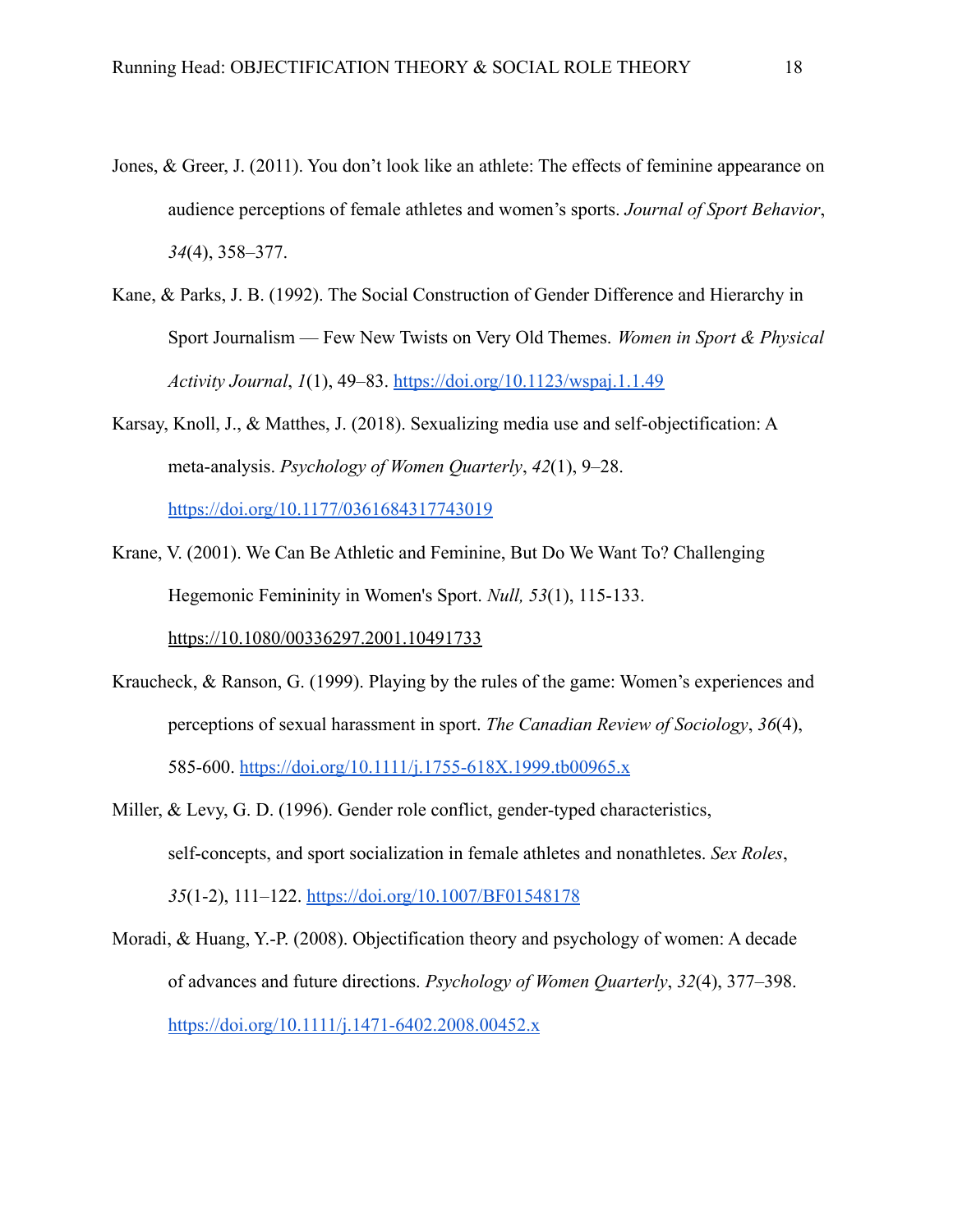- Moradi. (2010). Addressing gender and cultural diversity in body image: Objectification theory as a framework for integrating theories and grounding research. *Sex Roles*, *63*(1-2), 138–148. <https://doi.org/10.1007/s11199-010-9824-0>
- Paloian, A. (2022). *The Female/Athlete Paradox: Managing Traditional Views of Masculinity and Femininity*. Applied Psychology OPUS. Retrieved April 19, 2022, from [https://wp.nyu.edu/steinhardt-appsych\\_opus/the-femaleathlete-paradox-managing-traditio](https://wp.nyu.edu/steinhardt-appsych_opus/the-femaleathlete-paradox-managing-traditional-views-of-masculinity-and-femininity/) [nal-views-of-masculinity-and-femininity/](https://wp.nyu.edu/steinhardt-appsych_opus/the-femaleathlete-paradox-managing-traditional-views-of-masculinity-and-femininity/)
- Pruitt-Young, S (2021, July 23). *The sexualization of women in sports extends even to what they wear.* NPR. Retrieved April 20, 2022, from [https://www.npr.org/2021/07/23/1019343453/women-sports-sexualization-uniforms-prob](https://www.npr.org/2021/07/23/1019343453/women-sports-sexualization-uniforms-problem) [lem](https://www.npr.org/2021/07/23/1019343453/women-sports-sexualization-uniforms-problem)
- Subden, E. (2021, July 23). *Sport: A reinforcer of gender norms or a force for change?* Align Platform. Retrieved April 19, 2022, from

<https://www.alignplatform.org/resources/sport-reinforcer-gender-norms-or-force-change>

Tiggemann, & Pickering, A. S. (1996). Role of television in adolescent women's body dissatisfaction and drive for thinness. *The International Journal of Eating Disorders*, *20*(2), 199–203.

[https://doi.org/10.1002/\(SICI\)1098-108X\(199609\)20:2<199::AID-EAT11>3.0.CO;2-Z](https://doi.org/10.1002/(SICI)1098-108X(199609)20:2)

Treisman, R. (2022, February 22). *The U.S. National Women's soccer team wins \$24 million in Equal Pay Settlement*. NPR. Retrieved April 19, 2022, from [https://www.npr.org/2022/02/22/1082272202/women-soccer-contracts-equal-pay-settlem](https://www.npr.org/2022/02/22/1082272202/women-soccer-contracts-equal-pay-settlement-uswnt) [ent-uswnt](https://www.npr.org/2022/02/22/1082272202/women-soccer-contracts-equal-pay-settlement-uswnt)